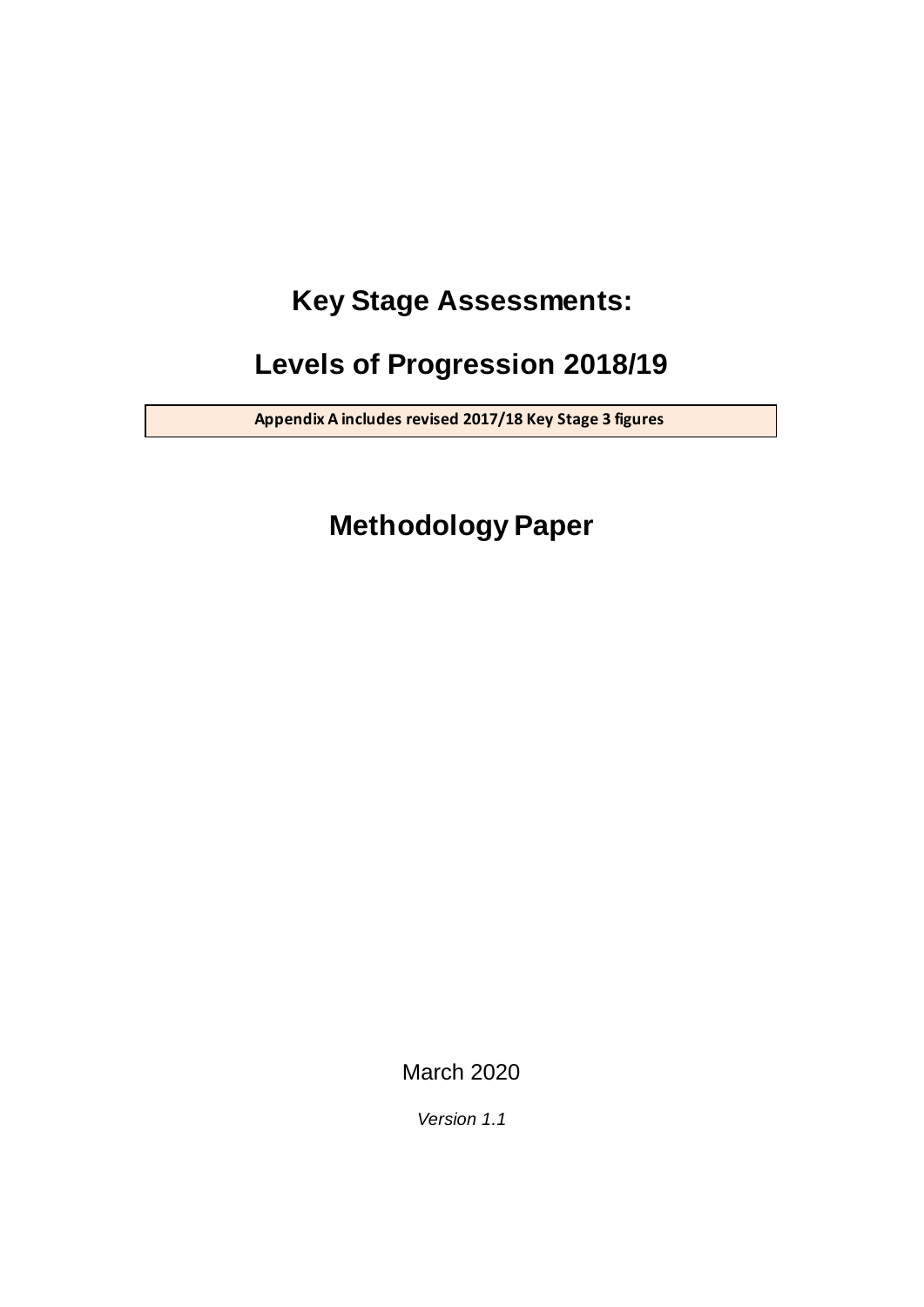## **1. Background**

This paper outlines the methodology applied by the Department of Education (DE) to 2018/19 Key Stage Assessment data in order to generate specific high-level NI averages which can be utilised by the Department and schools in their key policies and target setting.

Key Stage Levels of Progression (LoP) are used to measure Literacy and Numeracy targets set out in the Department of Education Strategy 'Count, Read: Succeed' which contains longterm targets by 2019/20.Since 2013/14, ongoing industrial action has heavily impacted on the number of schools submitting their KS data to CCEA (for moderation purposes) and DE. In turn, an exercise has been carried out to firstly determine how representative the 2018/19 returns are within the NI context and, accordingly, adjust the data for non-response within each cohort.

End of Key Stage Assessments (KSAs) are carried out in primary schools at the end of Year 4 (KS1) and Year 7 (KS2), as well as in post-primary schools at the end of Year 10 (KS3).

## **2. Representativeness of 2018/19 achieved returns**

Due to industrial action, 2018/19 KSA results were submitted for 13.6% of primary school pupils, and 14.5% of post-primary school pupils. In turn, there is a strong likelihood of nonresponse bias in any subsequently produced average. Bias arises if the characteristics of nonresponding schools (or pupils) differ significantly from those of responding schools (or pupils). The extent of such non-response bias can only be examined by comparing the characteristics of respondents with the distribution of the same characteristics in the entire school population.

To assess how accurately the sample of 2018/19 LoP data reflect the complete Year 4 (KS1), Year 7 (KS2) and Year 10 (KS3) school populations in Northern Ireland, the characteristics of each group have been compared with those collected through the 2018/19 School Census, an extract of which is presented in Table 2.1.

|                        | KS <sub>1</sub><br><b>Submissions</b><br>$(\%)$ | <b>2018/19 School</b><br>Census (%) |  |  |
|------------------------|-------------------------------------------------|-------------------------------------|--|--|
| <b>Management Type</b> |                                                 |                                     |  |  |
| Controlled             | 55.8                                            | 45.6                                |  |  |
| Catholic Maintained    | 34.9                                            | 45.5                                |  |  |
| Other <sup>1</sup>     | 9.3                                             | 8.9                                 |  |  |
| Gender                 |                                                 |                                     |  |  |
| Girl                   | 49.3                                            | 49.5                                |  |  |
| Boy                    | 50.7                                            | 50.5                                |  |  |
| FSME <sup>2</sup>      |                                                 |                                     |  |  |
| Non-FSME               | 71.9                                            | 70.1                                |  |  |
| <b>FSME</b>            | 28.1                                            | 29.9                                |  |  |

### **Table 2.1: Comparisons of the distribution of participating school pupils (KS1) with all Year 4 pupils in Northern Ireland, 2018/19**

Notes:

1. Includes schools w ithin 'other maintained', 'controlled integrated' and 'grant maintained integrated' sectors.

2. Free School Meal Entitled (FSME) status w as unknow n for 17 pupils w ith submitted KS1 results.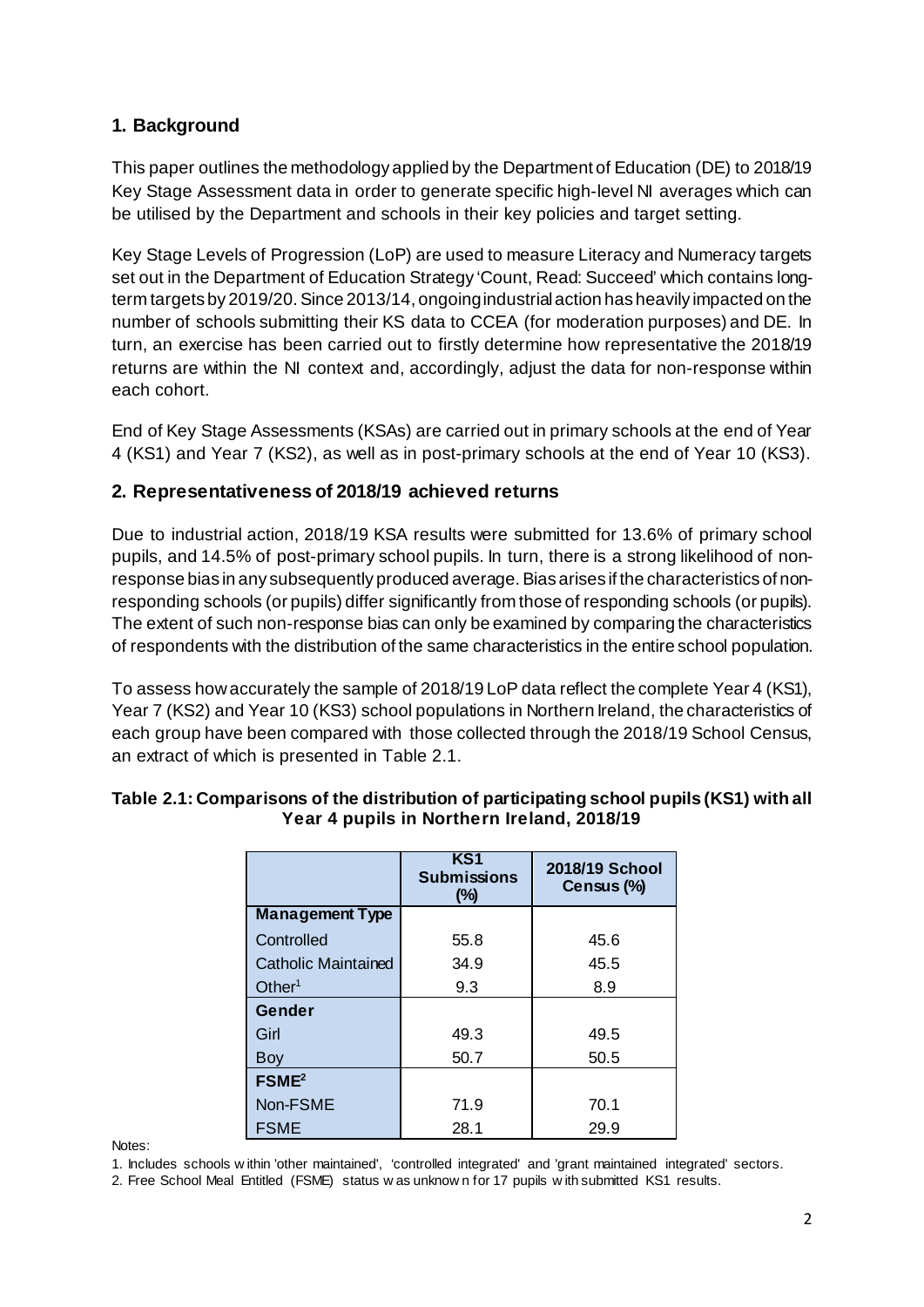# **3. Weighting**

In order to accurately reflect the composition of Northern Ireland's Years 4, 7 and 10 school populations, weights have been calculated and applied to the data to compensate and adjust for non-response bias in KSA data returns. Figures from the 2018/19 School Census were used to derive 3 individual sets of weights, one for each year group.

It was considered appropriate to consider school and pupil characteristics, as presented in Table 3.1, as each will, independently and collectively, influence the expected attainment levels at an individual pupil level.

### **Table 3.1: School and pupil characteristics used to construct weights accounting for non-response bias in KS1, KS2 and KS3 Levels of Progression submissions, 2018/19**

|        |                                | Primary                    |                           |                           | Post-<br>Primary |                           |  |
|--------|--------------------------------|----------------------------|---------------------------|---------------------------|------------------|---------------------------|--|
|        |                                |                            | KS <sub>1</sub>           | KS <sub>2</sub>           |                  | KS3                       |  |
|        |                                | <b>Belfast</b>             | $\boldsymbol{\mathsf{x}}$ | $\boldsymbol{\mathsf{x}}$ |                  | $\pmb{\times}$            |  |
|        |                                | Western                    | $\boldsymbol{\mathsf{x}}$ | $\mathbf x$               |                  | $\pmb{\times}$            |  |
|        | Former ELB Area <sup>(1)</sup> | North Eastern              | $\boldsymbol{\mathsf{x}}$ | $\boldsymbol{\mathsf{x}}$ |                  | $\pmb{\times}$            |  |
| School |                                | South Eastern              | $\boldsymbol{\mathsf{x}}$ | $\boldsymbol{\mathsf{x}}$ |                  | $\pmb{\times}$            |  |
|        |                                | Southern                   | $\mathbf x$               | $\pmb{\times}$            |                  | $\boldsymbol{\mathsf{x}}$ |  |
|        | Management Type                | Controlled                 | $\checkmark$              | ✓                         |                  | ✓                         |  |
|        |                                | <b>Catholic Maintained</b> |                           |                           |                  |                           |  |
|        |                                | Other <sup>(2)</sup>       |                           |                           |                  |                           |  |
|        |                                | Grammar                    |                           |                           |                  |                           |  |
|        |                                | School Type<br>Non-Grammar |                           |                           |                  |                           |  |
|        | <b>FSME</b>                    | <b>FSME</b>                |                           |                           |                  |                           |  |
| Pupil  |                                | ✓                          |                           |                           |                  |                           |  |
|        | Gender                         | Girl                       |                           |                           |                  |                           |  |
|        |                                | Boy                        |                           |                           |                  |                           |  |

Notes:

1. The Education Authority came into existence on 1st April 2015 and assumed the responsibilities of the former Education and Library Boards (ELBs).

2. Includes schools w ithin 'other maintained', 'controlled integrated', 'grant maintained integrated' and 'voluntary' sectors.

It should be noted that weighting cannot generate data for certain groups lost through nonresponse. In this particular exercise, two KS1 and two KS2 pupil groupings had limited or no representation; (i.e. pupils from 'other' management type schools in the former WELB and SELB). This resulted in the decision being made to remove, in line with KS3, ELB from the Primary sector weighting calculation to control the impact of limited returns.

While multiple sets of individual weights can be derived based on school (Type, Management Type) or pupil (Gender, Free School Meal Entitled (FSME)) characteristics, this methodology has focussed on the construction of a single set of pupil-level weights at each Key Stage combining these characteristics given that a pupil's expected attainment will be inter-reliant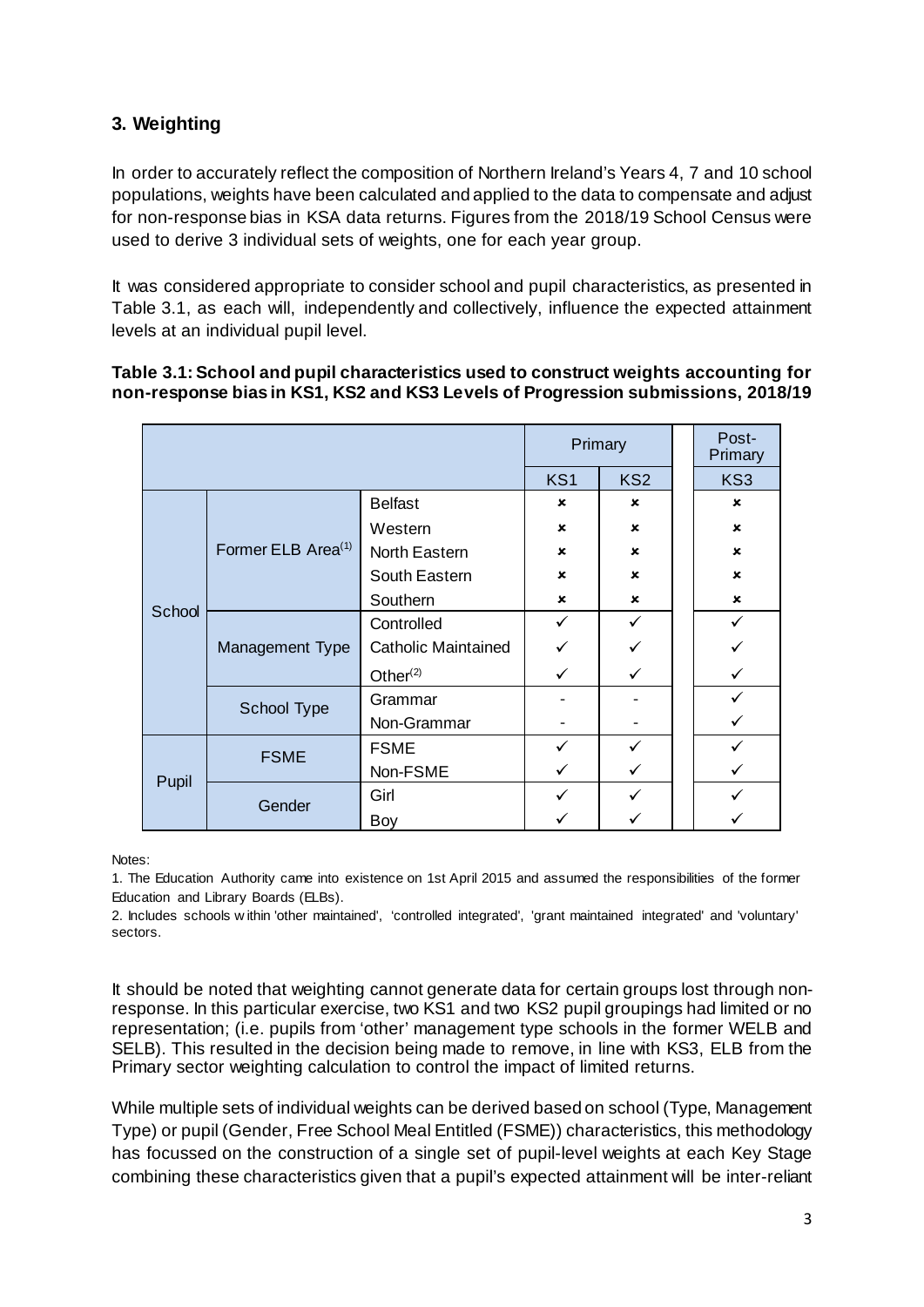on a combination of these variables. The set of KS1 weights derived for Year 4 pupils is shown in Table 3.2.

| Management Type            | <b>FSME</b> | Gender |            |  |  |
|----------------------------|-------------|--------|------------|--|--|
|                            |             | Girl   | <b>Boy</b> |  |  |
| Controlled                 | Non-FSME    | 0.85   | 0.83       |  |  |
|                            | <b>FSME</b> | 0.74   | 0.80       |  |  |
| <b>Catholic Maintained</b> | Non-FSME    | 1.21   | 1.15       |  |  |
|                            | <b>FSME</b> | 1.63   | 1.73       |  |  |
| Other $(3)$                | Non-FSME    | 1.01   | 0.96       |  |  |
|                            | <b>FSME</b> | 0.97   | 0.86       |  |  |

### **Table 3.2: Details of weights to be applied to KS1 LoP data submitted in 2018/19(1) (2)**

Notes:

1. Weights are rounded to 2 decimal places for presentational purposes.

2. While the data in this table illustrate the 12 separate w eighted values derived for Primary School pupils (KS1 and KS2), the number of values doubles at KS3 to incorporate school type (i.e. Grammar and Non-Grammar). 3. Includes schools w ithin 'other maintained', 'controlled integrated', 'grant maintained integrated' and 'voluntary' sectors.

The effect of applying the above weighting is depicted in Table 3.3 which shows the proportion of Year 4 pupils (KS1) achieving the expected level (Level 2 or above) before and after weighting.

| % achieving level 2 or above | Unweighted<br>$\%$ | Weighted<br>$\%$ |      |  |
|------------------------------|--------------------|------------------|------|--|
|                              | Girls              | 88.3             | 89.1 |  |
| Communication                | <b>Boys</b>        | 84.0             | 84.8 |  |
|                              | All                | 86.1             | 86.9 |  |
|                              | Girls              | 88.8             | 89.1 |  |
| Using Maths                  | <b>Boys</b>        | 87.9             | 88.5 |  |
|                              | All                | 88.3             | 88.8 |  |
|                              | Girls              | 87.9             | 89.0 |  |
| Using ICT                    | <b>Boys</b>        | 85.6             | 87.6 |  |
|                              | All                | 86.7             | 88.3 |  |

**Table 3.3: Effects of weighting on KS1 averages, by gender, 2018/19**

This technique corrects for over- and under- representation in the various groups when compared with the entire population. Table 3.4 presents an updated version of Table 2.1 showing how weighting has adjusted the proportion of participating pupils in line with school census data.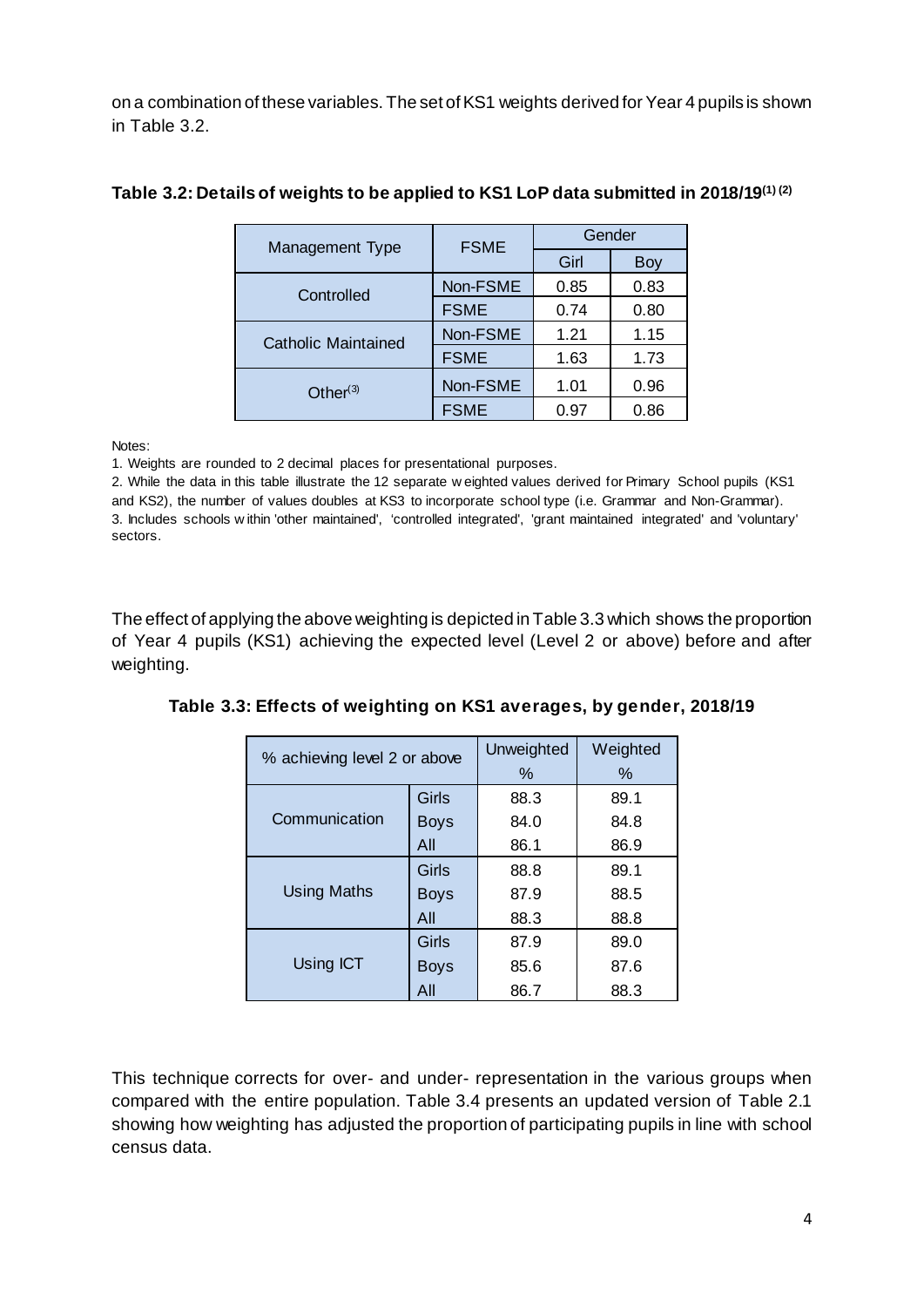| Table 3.4: Effects of weighting on the distribution of participating pupils (KS1) with all |  |
|--------------------------------------------------------------------------------------------|--|
| Year 4 pupils in Northern Ireland, 2018/19                                                 |  |

|                            | <b>KS1 Submissions</b> | 2018/19 School |            |
|----------------------------|------------------------|----------------|------------|
|                            | Unweighted %           | Weighted %     | Census (%) |
| <b>Management Type</b>     |                        |                |            |
| Controlled                 | 55.8                   | 45.3           | 45.6       |
| <b>Catholic Maintained</b> | 34.9                   | 45.8           | 45.5       |
| Other <sup>1</sup>         | 9.3                    | 9.0            | 8.9        |
| Gender                     |                        |                |            |
| Girl                       | 49.3                   | 49.5           | 49.5       |
| Boy                        | 50.7                   | 50.5           | 50.5       |
| FSME <sup>2</sup>          |                        |                |            |
| Non-FSME                   | 71.9                   | 70.2           | 70.1       |
| <b>FSME</b>                | 28.1                   | 29.8           | 29.9       |

Notes:

1. Includes schools w ithin 'other maintained', 'controlled integrated' and 'grant maintained integrated' sectors. 2. Free School Meal Entitled (FSME) status w as unknow n for 17 pupils w ith submitted KS1 results.

## **4. Standard error and confidence intervals**

Given that only a proportion of schools submitted KSA returns in 2018/19, any averages derived from these data may differ from those that would have been obtained if all schools had responded. The extent of this difference naturally depends on the level of non-response. It is, however, possible to calculate the range of values between which the (true) population figures are estimated to lie. This is known as the confidence interval, sometimes referred to as a margin of error.

Confidence intervals at the 95% confidence level have been stated alongside the various estimates produced for 2018/19. This means that, while the best estimate represents the weighted mean figure drawn from the data, there is 95% certainty that the true population mean lies between the lower and higher estimates. To put it another way, it is assumed (and accepted) that there is a one in 20 chance that the true population value will fall outside the 95 percent confidence interval calculated for the (best) estimate.

Confidence intervals have been calculated using the standard error of proportions, using the formula:

$$
se(p) = \sqrt{\frac{p \times (1-p)}{n}}
$$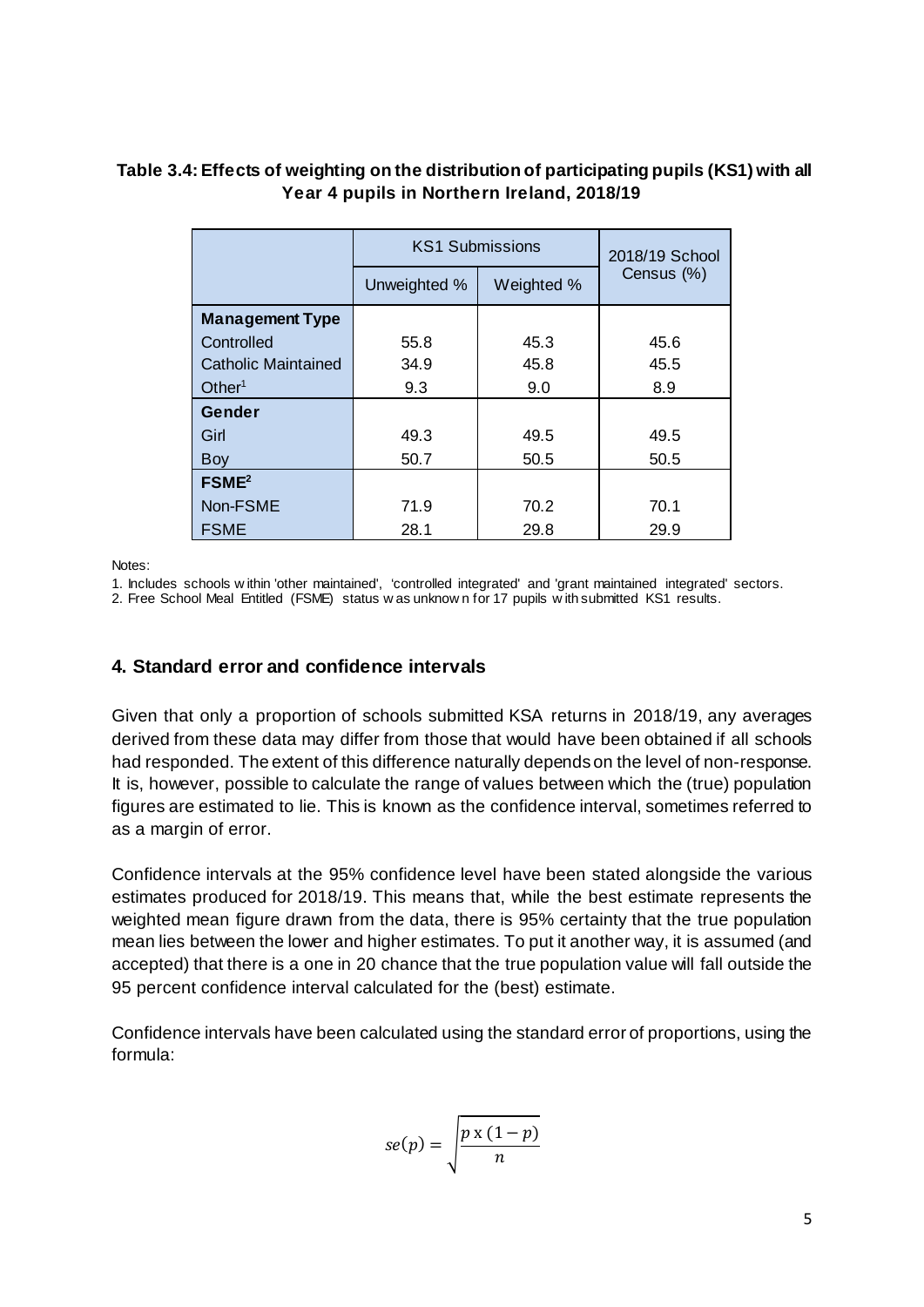# **5. Statistical significance of change**

Because these KSA estimates are subject to sampling error, differences between estimates from successive years or between population subgroups may occur by chance. It is possible to measure whether this is likely to be the case using standard statistical tests and conclude whether differences are likely to be due to chance or represent a real difference.

For the purposes of this exercise, where differences have emerged as being statistically significant, these have been reported at the 5% (p<0.05) level of probability (two-tailed tests). This means that, for any observed result that is found to be statistically significant, one can be 95% confident that this has not happened by chance. Within Table 6.2, any increases or decreases that are statistically significant at the five per cent level (p<0.05), and are therefore considered to be real, are indicated by a double asterisk (\*\*).

# **6. Results - NI averages**

Table 6.1 displays weighted headline results for 2018/19 at the NI level for KS1, KS2 and KS3 pupils achieving the expected level in Communication (in English), Using Maths, and Using ICT together with confidence intervals.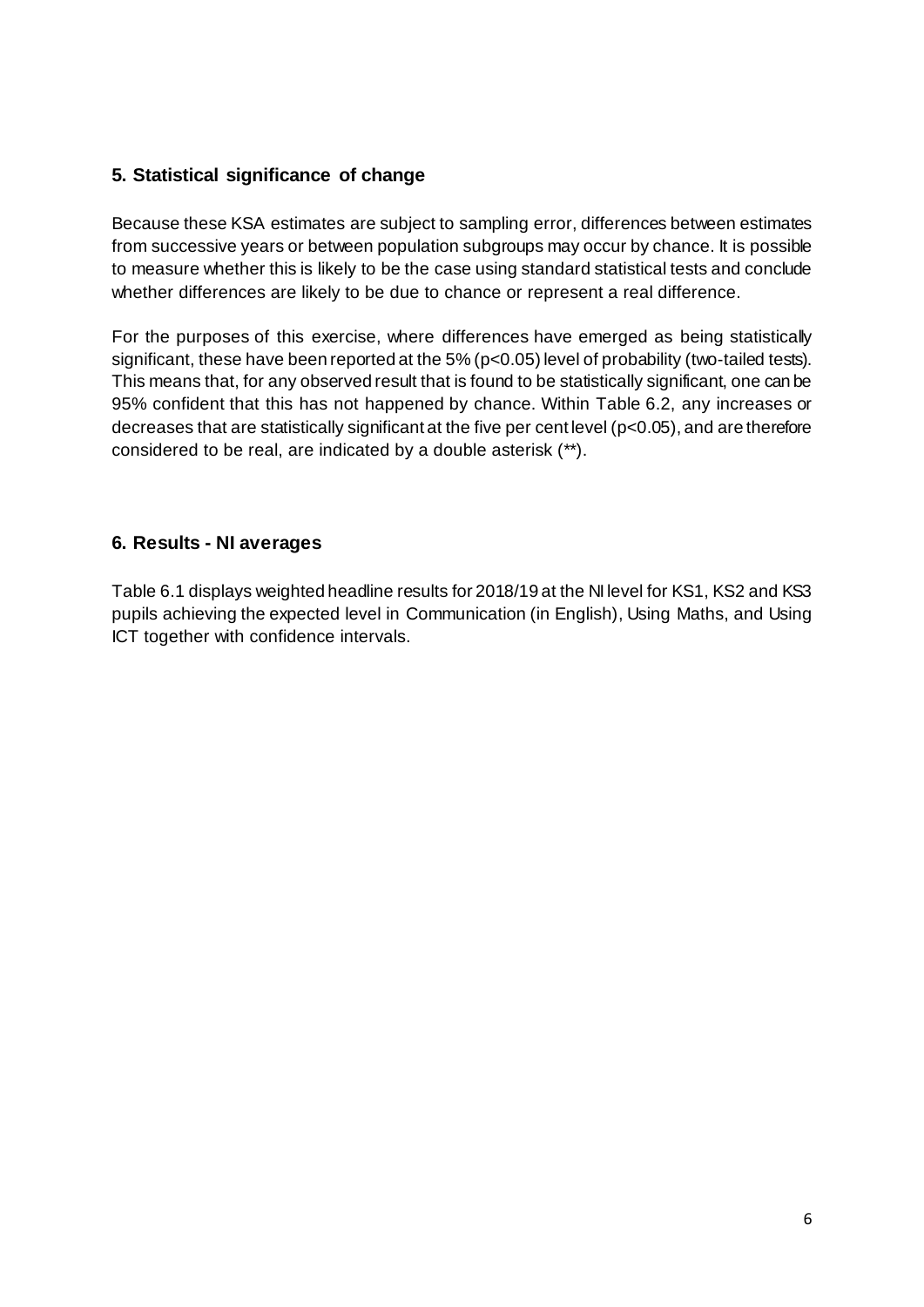|             |                     |                                                                                                                                                                                                                                                              |                                                                      | 2018/19                                                              |                                                                      |
|-------------|---------------------|--------------------------------------------------------------------------------------------------------------------------------------------------------------------------------------------------------------------------------------------------------------|----------------------------------------------------------------------|----------------------------------------------------------------------|----------------------------------------------------------------------|
|             |                     | % pupils achieving the expected level                                                                                                                                                                                                                        | <b>Best</b><br>Estimate <sup>(3)</sup>                               | Lower<br>Estimate $(3)$                                              | <b>Higher</b><br>Estimate $(3)$                                      |
| $KS1^{(4)}$ | Level 2 or<br>above | Communication (English)<br><b>Using Maths</b><br>Using ICT                                                                                                                                                                                                   | 86.9<br>88.8<br>88.3                                                 | 85.7<br>87.7<br>87.1                                                 | 88.1<br>89.9<br>89.5                                                 |
| $KS2^{(4)}$ | Level 4 or<br>above | Communication (English)<br><b>Using Maths</b><br>Using ICT                                                                                                                                                                                                   | 78.7<br>79.5<br>85.8                                                 | 77.2<br>78.0<br>84.5                                                 | 80.2<br>81.0<br>87.1                                                 |
| $KS3^{(4)}$ | Level 5 or<br>above | <b>Grammar and Non-Grammar:</b><br>Communication (English)<br><b>Using Maths</b><br>Using ICT<br>Grammar:<br>Communication (English)<br><b>Using Maths</b><br>Using ICT<br><b>Non-Grammar:</b><br>Communication (English)<br><b>Using Maths</b><br>Using ICT | 77.0<br>78.9<br>73.5<br>98.0<br>99.0<br>98.2<br>61.1<br>64.2<br>60.4 | 75.2<br>77.2<br>71.3<br>97.0<br>98.3<br>97.0<br>58.6<br>61.7<br>57.6 | 78.8<br>80.6<br>75.7<br>99.0<br>99.7<br>99.4<br>63.6<br>66.7<br>63.2 |

### **Table 6.1: Levels of progression in Communication, Using Maths and Using ICT, NI averages with Confidence Intervals 2018/19(1) (2)**

Source: EA (DE)

**Notes:** 

1. Excludes Special and Independent schools.

2. Data have been w eighted to account for non-response bias.

3. The best estimate is the mean figure draw n from the sample. The low er and higher estimates are for the 95% confidence interval. There is 95% certainty that the true population value lies betw een the low er and higher estimates.

4. In 2018/19 w eighting for former ELB area w as removed from KS1 and KS2 data to control for the impact of limited returns from some former ELB areas.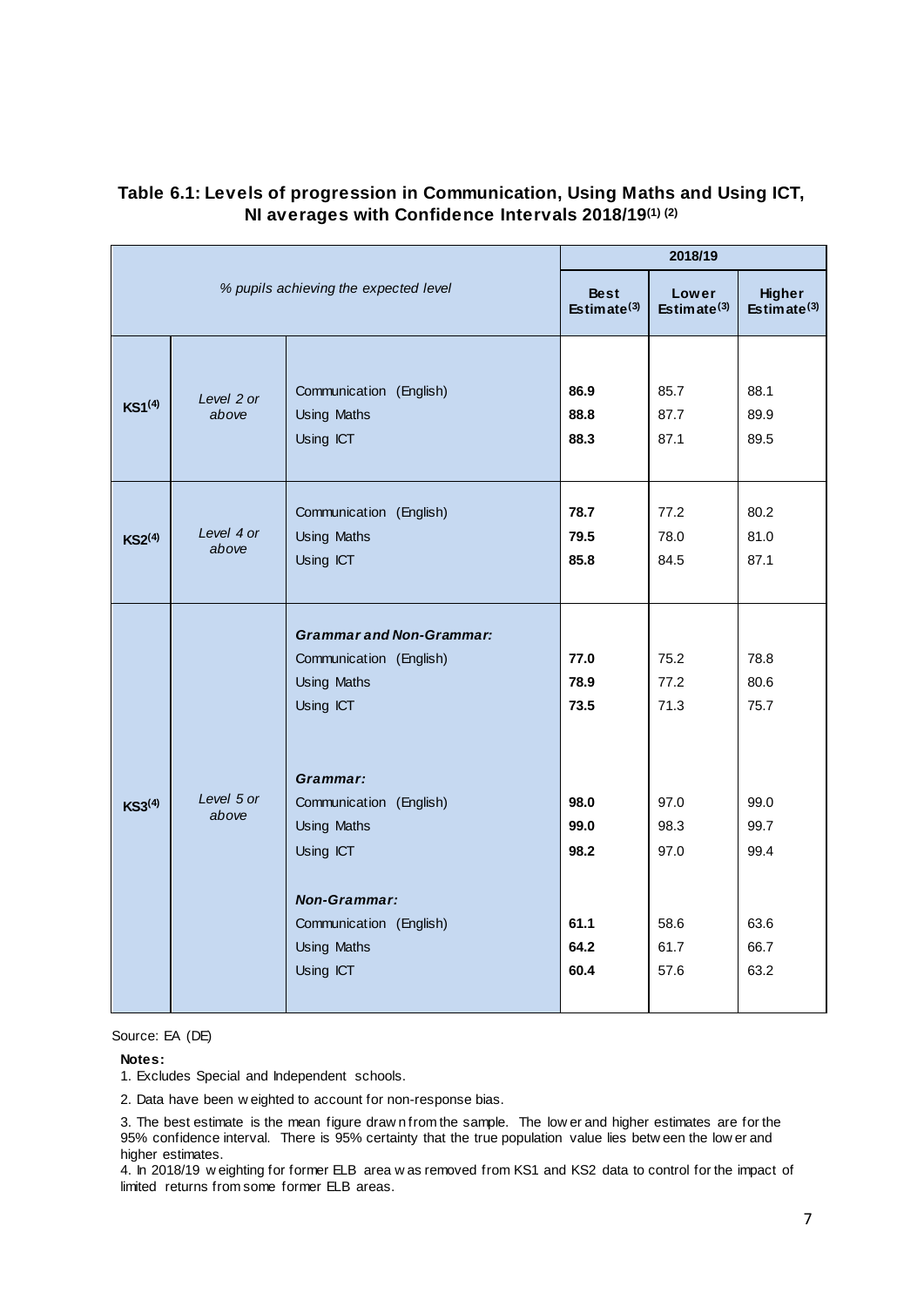Results suggest that, in 2018/19, there was no significant difference in the overall percentage of KS1 pupils attaining the expected level in Communication (English) or Using Maths, from that in 2017/18. There was also no significant difference for boys or girls, or for those with FSME or those without. However, for Using ICT, the overall percentage was significantly lower, as was the percentage for girls and for Non-FSME pupils.

There was no significant difference in the percentage of pupils attaining the expected level in any subject overall at KS2, or for boys or girls, or for those with FSME or those without.

Overall, there has been a significant increase in the percentage of post-primary school pupils (KS3) achieving the expected level in Communication. There was no significant difference in Using Maths. There was, however, a significant decrease in the overall percentage achieving the expected level in Using ICT. There was also a significant decrease for Non-grammar school pupils achieving the expected level in Using ICT (Table 6.2).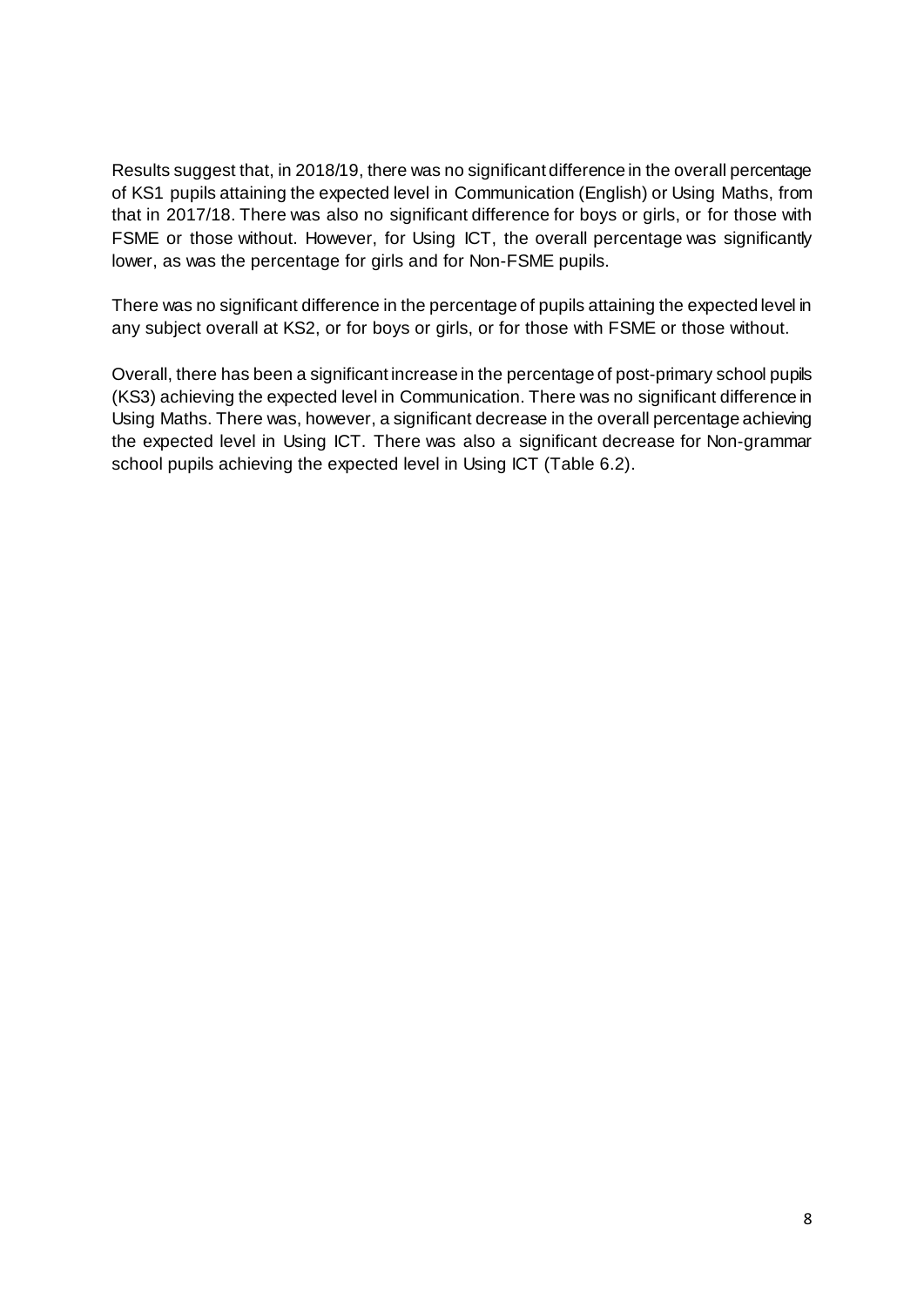| % pupils achieving expected level (Level 5 or above): |                  | $2012/13^{(2)}$         | $2013/14^{(2)}$ | $2014/15^{(2)}$ | $2015/16^{(2)}$ | $2016/17^{(2)}$ | $2017/18^{(2)}$ | $2018/19^{(2)}$ | <b>Significant</b><br>change,<br>2017/18 to<br>$2018/19^{(3)}$ |       |
|-------------------------------------------------------|------------------|-------------------------|-----------------|-----------------|-----------------|-----------------|-----------------|-----------------|----------------------------------------------------------------|-------|
| KS <sub>1</sub>                                       | Level 2 or above | Communication (English) | 90.1            | 91.1            | 88.7            | 87.5            | 88.2            | 86.8            | 86.9                                                           |       |
|                                                       |                  | Using Maths             | 90.8            | 92.2            | 90.3            | 88.4            | 89.3            | 88.0            | 88.8                                                           |       |
|                                                       |                  | Using ICT               | ۰.              | ۰.              |                 |                 | 89.9            | 89.9            | 88.3                                                           | $***$ |
| KS <sub>2</sub>                                       | Level 4 or above | Communication (English) | 77.1            | 79.8            | 76.8            | 78.0            | 78.8            | 77.7            | 78.7                                                           |       |
|                                                       |                  | Using Maths             | 78.5            | 80.3            | 77.4            | 78.7            | 79.6            | 78.6            | 79.5                                                           |       |
|                                                       |                  | Using ICT               | ۰.              | ٠               |                 |                 | 84.2            | 84.5            | 85.8                                                           |       |
| KS <sub>3</sub>                                       | Level 5 or above | <b>All Pupils</b>       |                 |                 |                 |                 |                 |                 |                                                                |       |
|                                                       |                  | Communication (English) | 72.2            | 74.1            | 74.0            | 78.2            | 75.8            | $74.5^{(4)}$    | 77.0                                                           | **    |
|                                                       |                  | Using Maths             | 73.9            | 77.1            | 77.3            | 78.7            | 75.9            | $77.5^{(4)}$    | 78.9                                                           |       |
|                                                       |                  | Using ICT               |                 |                 |                 |                 | 68.4            | $77.3^{(4)}$    | 73.5                                                           | $***$ |
|                                                       |                  | Grammar                 |                 |                 |                 |                 |                 |                 |                                                                |       |
|                                                       |                  | Communication (English) | 96.8            | 98.6            | 98.4            | 97.6            | 96.5            | 98.4(4)         | 98.0                                                           |       |
|                                                       |                  | Using Maths             | 98.8            | 99.4            | 99.7            | 98.0            | 96.0            | $99.4^{(4)}$    | 99.0                                                           |       |
|                                                       |                  | Using ICT               | ۰               | $\blacksquare$  |                 |                 | 93.7            | $98.5^{(4)}$    | 98.2                                                           |       |
|                                                       |                  | Non-Grammar             |                 |                 |                 |                 |                 |                 |                                                                |       |
|                                                       |                  | Communication (English) | 58.8            | 59.3            | 58.5            | 64.1            | 63.3            | $61.5^{(4)}$    | 61.1                                                           |       |
|                                                       |                  | Using Maths             | 59.8            | 62.1            | 63.5            | 63.6            | 64.2            | $63.2^{(4)}$    | 64.2                                                           |       |
|                                                       |                  | Using ICT               | ۰.              | ٠               |                 |                 | 57.1            | $64.3^{(4)}$    | 60.4                                                           | **    |

## **Table 6.2: Levels of progression in Communication, Using Maths and Using ICT, NI averages 2012/13 to 2018/19(1)**

Source: EA (DE)

Notes:

1. Excludes Special and Independent schools.

2. From 2013/14 onw ards data have been w eighted to account for non-response bias. In 2017/18 for KS3 and in 2018/19 for KS1 and KS2, w eighting for former ELB area w as removed from data to control for the impact of limited returns from some former ELB areas.

3. Statistical significance of change at the 5% level (tw o-tailed test) is indicated by a double asterisk (\*\*) w ith the direction of change indicated by an arrow .

4. KS3 figures for 2017/18 have been updated follow ing a review of the analysis process for that year.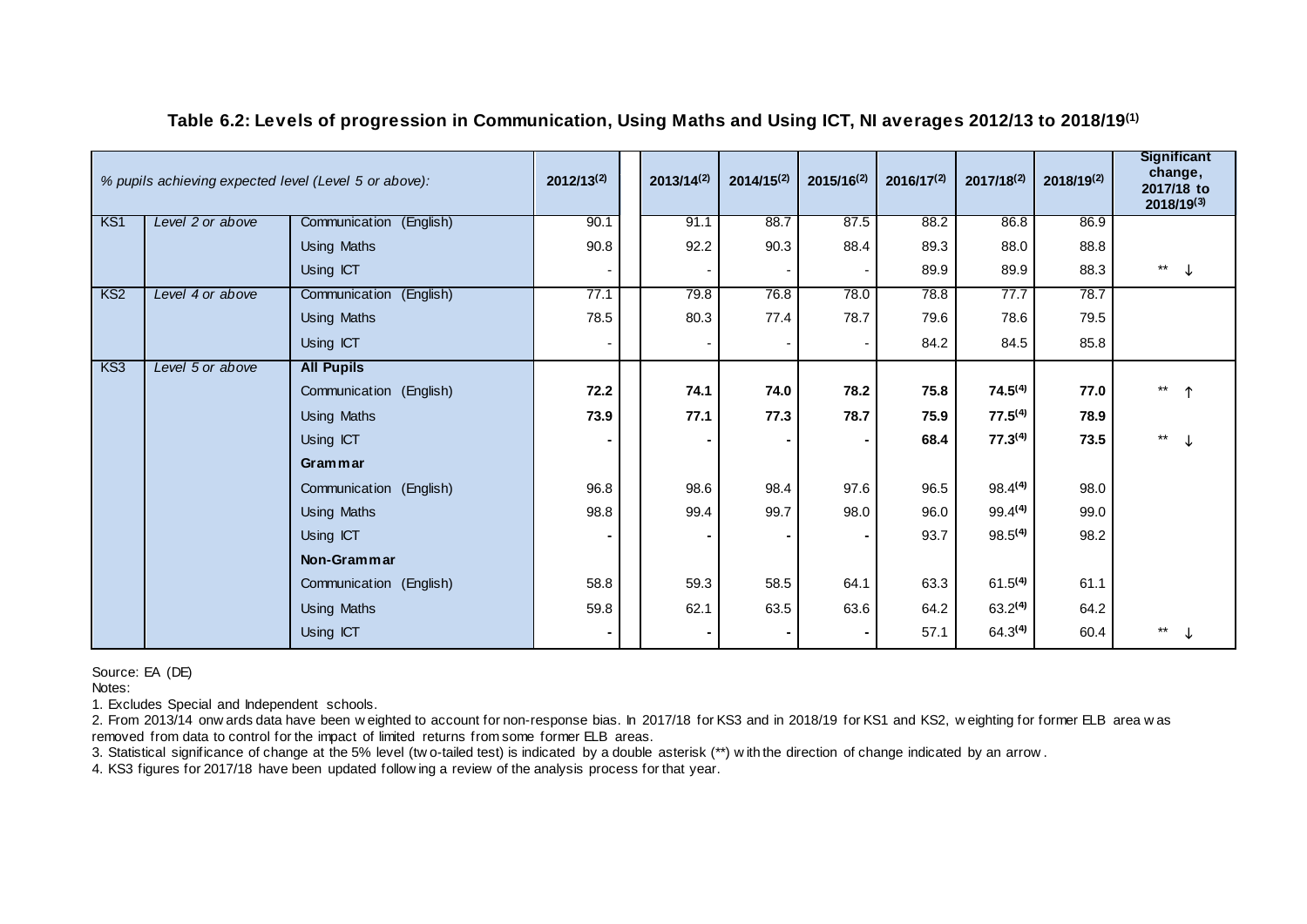## **Appendix A: Revised 2017/18 Key Stage 3 figures**

#### **Table A.1: Levels of progression in Communication, Using Maths and Using ICT, NI averages with Confidence Intervals 2017/18(1) (2)**

|                     |                                                                                                                                                                                                                                                              |                                                                      | 2017/18                                                              |                                                                      |
|---------------------|--------------------------------------------------------------------------------------------------------------------------------------------------------------------------------------------------------------------------------------------------------------|----------------------------------------------------------------------|----------------------------------------------------------------------|----------------------------------------------------------------------|
|                     |                                                                                                                                                                                                                                                              | <b>Best</b><br>Estimate $(3)$                                        | Lower<br>Estimate $(3)$                                              | <b>Higher</b><br>Estimate $(3)$                                      |
| Level 2 or<br>above | Communication (English)<br><b>Using Maths</b><br>Using ICT                                                                                                                                                                                                   | 86.8<br>88.0<br>89.9                                                 | 85.7<br>87.0<br>89.0                                                 | 87.9<br>89.0<br>90.8                                                 |
| Level 4 or<br>above | Communication (English)<br><b>Using Maths</b><br>Using ICT                                                                                                                                                                                                   | 77.7<br>78.6<br>84.5                                                 | 76.4<br>77.3<br>83.3                                                 | 79.0<br>79.9<br>85.7                                                 |
| Level 5 or<br>above | <b>Grammar and Non-Grammar:</b><br>Communication (English)<br><b>Using Maths</b><br>Using ICT<br>Grammar:<br>Communication (English)<br><b>Using Maths</b><br>Using ICT<br><b>Non-Grammar:</b><br>Communication (English)<br><b>Using Maths</b><br>Using ICT | 74.5<br>77.5<br>77.3<br>98.4<br>99.4<br>98.5<br>61.5<br>63.2<br>64.3 | 72.9<br>76.1<br>75.6<br>97.6<br>98.9<br>97.6<br>59.4<br>61.2<br>62.0 | 76.1<br>78.9<br>79.0<br>99.2<br>99.9<br>99.4<br>63.6<br>65.2<br>66.6 |
|                     |                                                                                                                                                                                                                                                              | % pupils achieving the expected level                                |                                                                      |                                                                      |

Source: EA (DE)

**Notes:** 

1. Excludes Special and Independent schools.

2. Data have been w eighted to account for non-response bias.

3. The best estimate is the mean figure draw n from the sample. The low er and higher estimates are for the 95% confidence interval. There is 95% certainty that the true population value lies betw een the low er and higher estimates.

4. In 2017/18 w eighting for former ELB area w as removed from KS3 data to control for the impact of limited returns from some former ELB areas.

5. KS3 figures for 2017/18 have been updated follow ing a review of the analysis process for that year. Due to industrial action, results w ere submitted for around 22% of post-primary school pupils.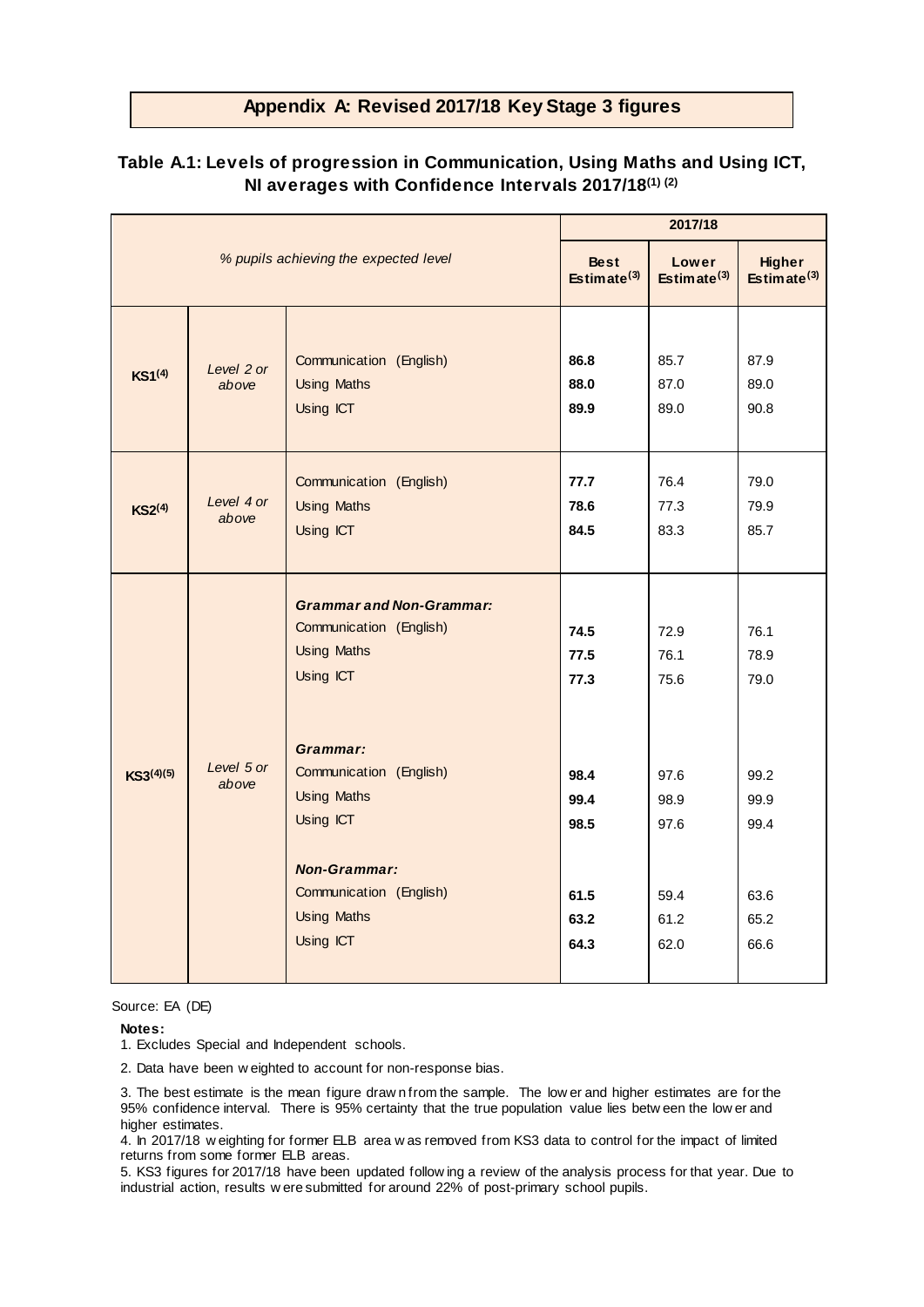## **Appendix A: Revised 2017/18 Key Stage 3 figures**

Results suggest that, in 2017/18, there is no significant difference in the overall percentage of KS1 pupils attaining the expected level in Communication, Using Maths or Using ICT from that in 2016/17. However, boys were significantly lower in Communication and those pupils with FSME were lower in both Communication and Using Maths.

There is no significant difference in the percentage of pupils attaining the expected level in any subject overall at KS2, or for boys or girls, or for those with FSME or those without.

Overall, there has been no significant difference in the percentage of post-primary school pupils achieving the expected level in Communication or Using Maths. There was, however, a significant increase in the overall percentage of post-primary schools achieving the expected level in Using ICT. There was a rise in the percentage of Grammar school pupils assessed as achieving the expected level in all three subjects while Non-grammar school pupils showed a rise in Using ICT but no difference in the other 2 subjects. (Table A.2).